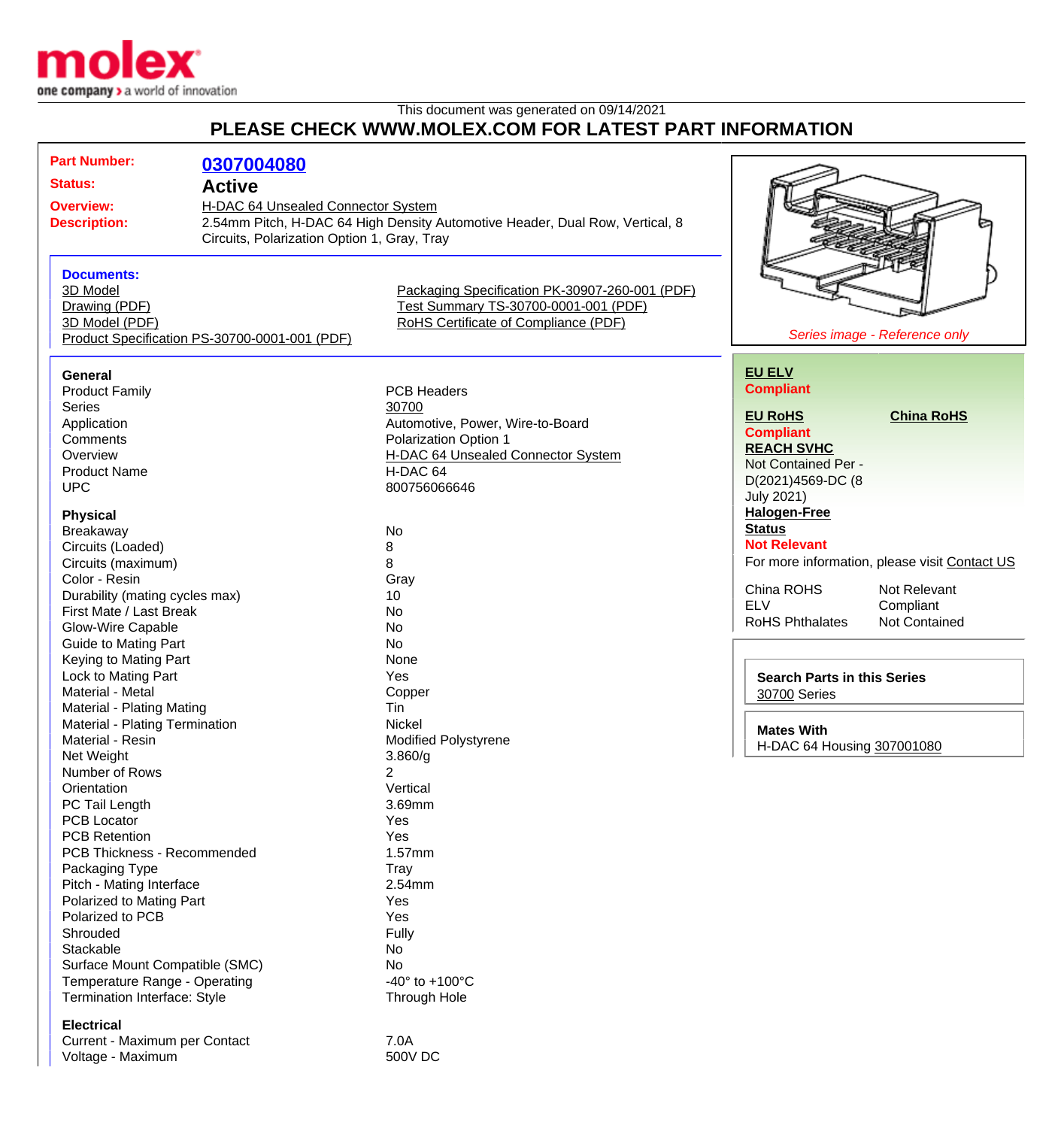| <b>Solder Process Data</b>                     |          |
|------------------------------------------------|----------|
| Duration at Max. Process Temperature (seconds) | 040      |
| Lead-freeProcess Capability                    | SMC&WAVE |
| Max. Cycles at Max. Process Temperature        | 003      |
| Process Temperature max. C                     | 260      |

## **Material Info**

| <b>Reference - Drawing Numbers</b> |                   |  |  |  |
|------------------------------------|-------------------|--|--|--|
| Packaging Specification            | PK-30907-260-001  |  |  |  |
| <b>Product Specification</b>       | PS-30700-0001-001 |  |  |  |
| Sales Drawing                      | SD-30700-420-001  |  |  |  |
| <b>Test Summary</b>                | TS-30700-0001-001 |  |  |  |

## This document was generated on 09/14/2021 **PLEASE CHECK WWW.MOLEX.COM FOR LATEST PART INFORMATION**